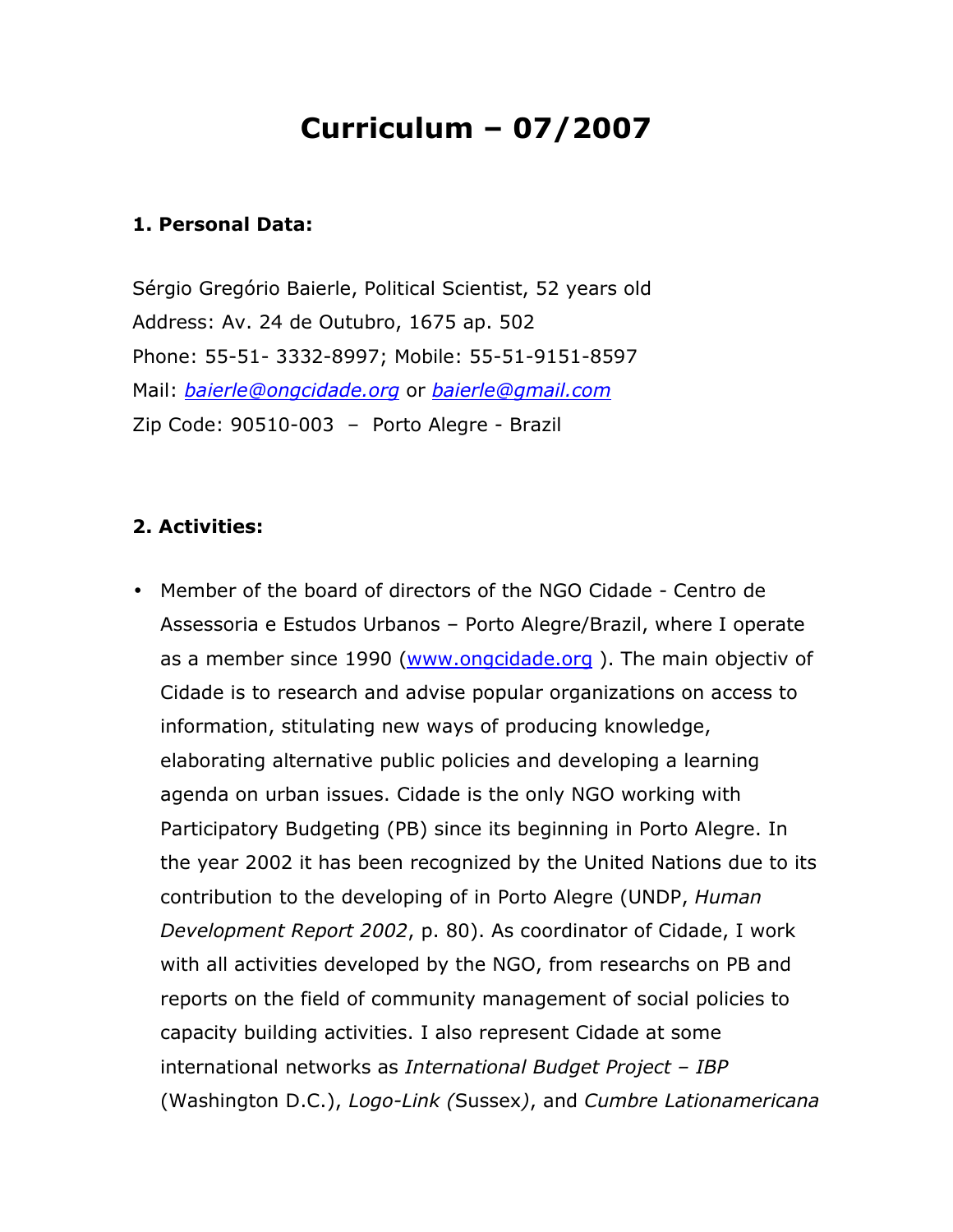por el Desarrollo Local y la Descentralización (partnership between Inter-American Foundation and Barcelona Deputy, coordinated today by CEPAD-Bolívia), Escuelas de Ciudadania (coordinated by Thomas Villasante, Universidad Complutense de Madrid), Misereor Partners (Porto Alegre), National Forum for Popular Participation (São Paulo), National Forum for Urban Reform (São Paulo) and National Budget Forum (Brasília).

- Teacher of History for the Young and Adults Education Program of the Porto Alegre City Hall, since 2000 (this program offers basic education based on Paulo Freire pedagogy.
- Consultant for the network Urb-Al-9 Participatory Budgeting and Local Financement (European Community sponsored), from march 2004 to June 2005 (www.portoalegre.rs.gov.br/urbal ).
- Consultant for IBASE (www.ibase.org.br) on the MAPAS Project (Ford Foundation and Action Aid sponsored) – Active Monitoring of Civil Society Participation on Lula Government, from December 2003 to December 2005.
- Consultant for the Project "Municipal Innovation in Non Governmental Public Action: UK/Latin America", coordinated by Jenny Pearce, International Centre for Participation Studies, Dept. of Peace Studies, University of Bradford (UK), from January 2006 to December 2007.
- Consultant for the Transnational Institute (TNI), on current changes taking place in Porto Alegre in the context of the Local Solidarity Governance implemented by the municipal government, and the political and technical mainstreaming of participatory budgeting in the international context, from January 2007 to December 2007.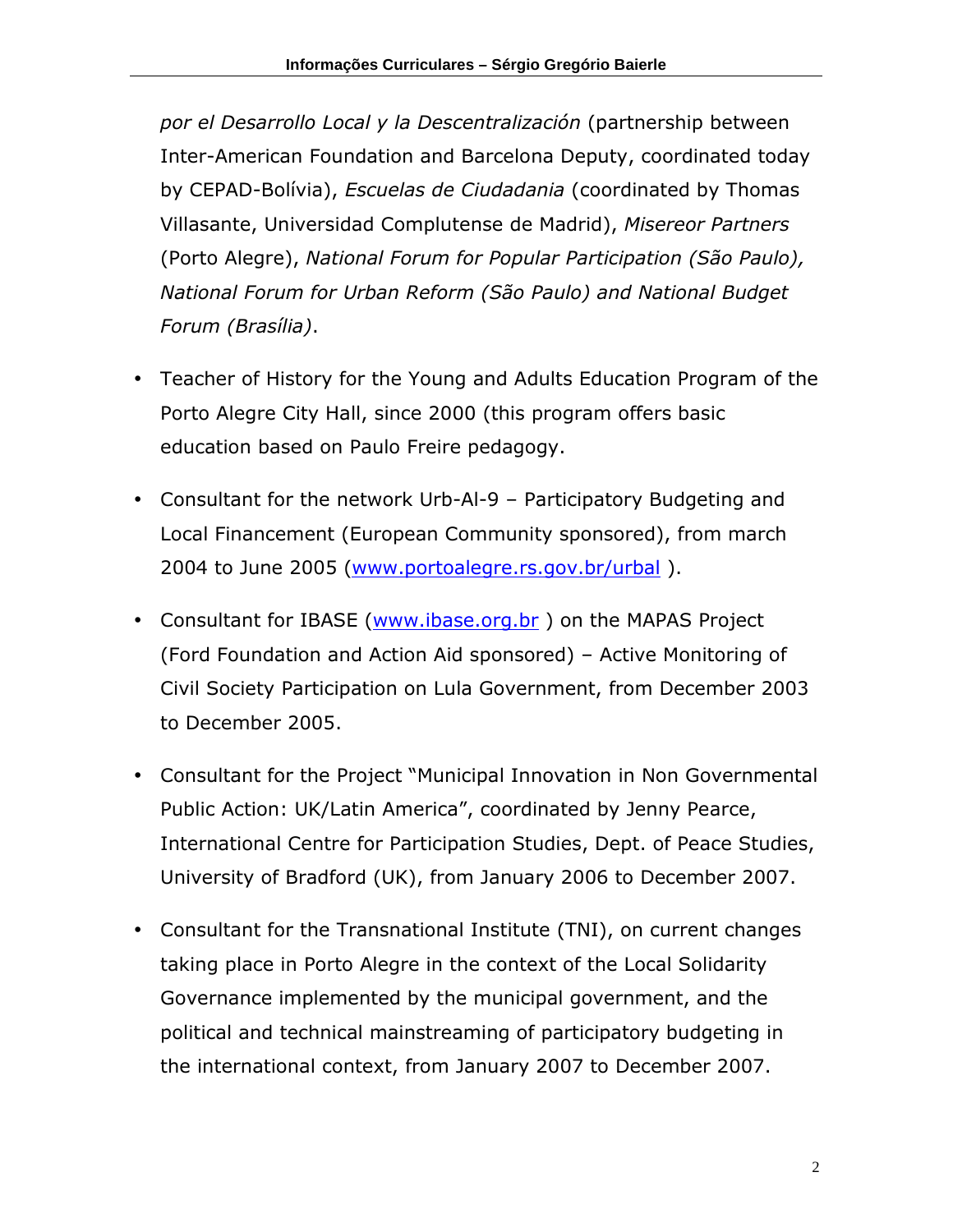# 3. Scholarship:

- Graduation on History, Theater, Languages & Literature Federal University of Rio Grande do Sul UFRGS - Porto Alegre, BRAZIL (1979, 1980 e 1985).
- Post Graduation on Urban Sociology- University of Rio dos Sinos UNISINOS – São Leopoldo, BRAZIL (1985)
- Master Degree on Political Science University of Campinas UNICAMP – SP (1992)

## 4. Recent Publications (papers in English are available at blog http://baierle.wordpress.com):

- Baierle, Sérgio. 1998. "The Explosion fo Experience: The Emergence of a New Ethical-Political Principle in Popular Movements in Porto Alegre, Brazil." In Culture of Politics / Politics of Cultures: Re-visioning Latin-American Social Movements, ed. Sonia E. Alvarez, Evelina Dagnino e Arturo Escobar. Westview Press.
- Baierle, Sérgio, e Regina Pozzobon, Vera Amaro, Marcelo Kunrath. 1999. Quem é o Público do Orçamento Participativo: seu perfil, por que participa e o que pensa do processo. Porto Alegre: Cidade – Centro de Assessoria e Estudos Urbanos, Prefeitura Municipal de Porto Alegre.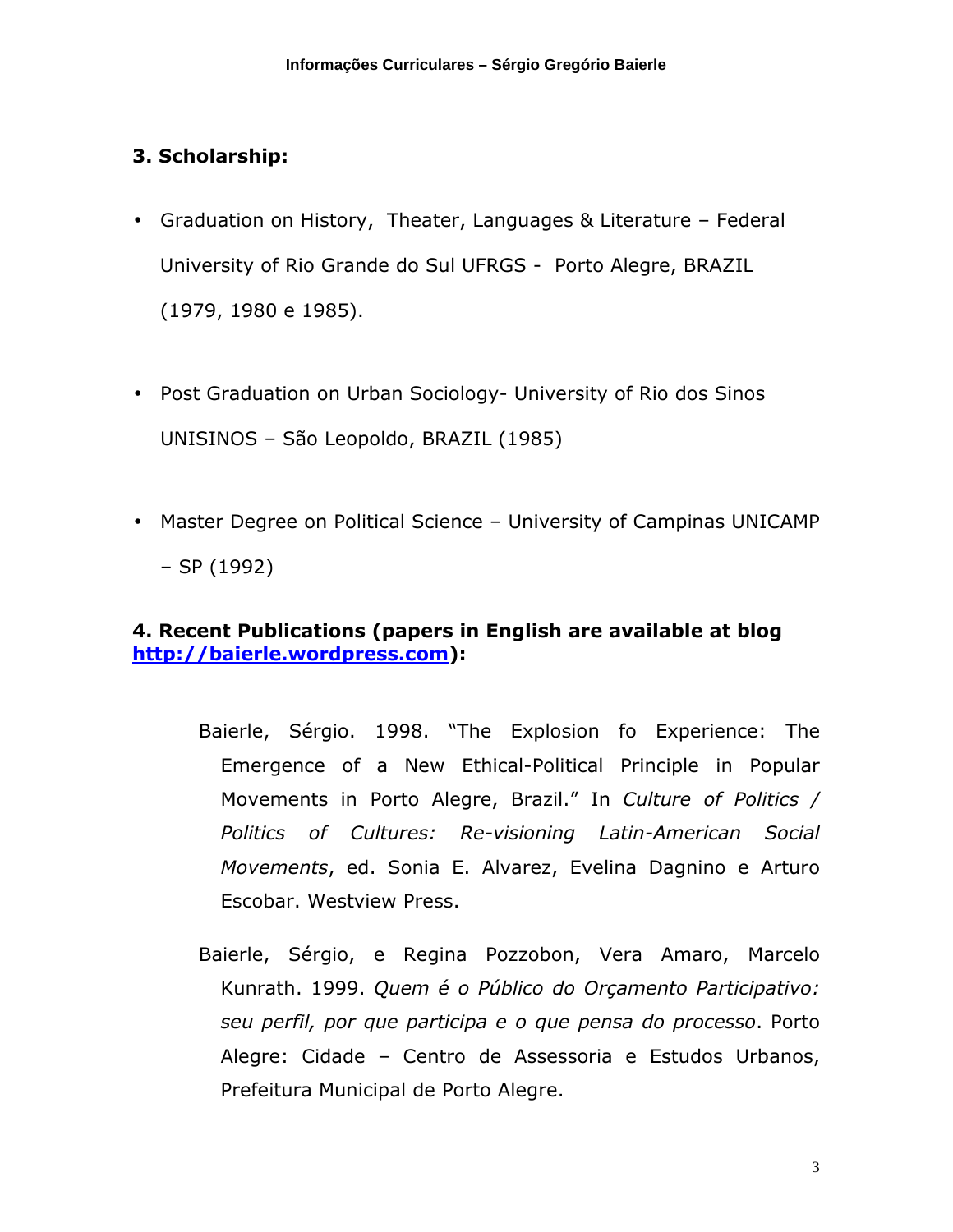- Baierle, Sérgio. 1999. "Participação e Representação Popular." In Balanço das Experiências de Orçamento Participativo nos Governos Locais, ed. Renata Villas-Bôas. São Paulo: Fórum Nacional de Participação Popular, Governo do Distrito Federal, Pólis.
- Baierle, Sérgio. 1999. "Democracia Radical e Cidadania: a 'Economia Moral' dos Sujeitos." In Século XXI, Qual Conhecimento, Qual Currículo?, ed. Luiz Heron da Silva. Petrópolis: Vozes.
- Baierle, Sérgio, e Regina Pozzobon, Ângela Quintanilha Gomes. 2002. Quem é o Público do Orçamento Participativo 2000. Porto Alegre: Cidade – Centro de Assessoria e Estudos Urbanos, Prefeitura Municipal de Porto Alegre.
- Baierle, Sérgio. 2002. "¿BP au Termidor?" In Un Nouveau Monde en Construction, ed. João Verle e Luciano Brunet. Porto Alegre: Guayí.
- Baierle, Sérgio e outros. 2003. Who is the public of the Participatory Budgeting 2002. Porto Alegre: Cidade – Centro de Assessoria e Estudos Urbanos.
- Baierle, Sérgio. 2003. "Habitação: miragens e prática política." In Revista Democracia Viva n. 18, set-out 2003. Rio: Ibase.
- Baierle, Sérgio. 2004. "The Brazilian Experience of Participatory Budgeting: the Porto Alegre case". In Rede 9 Urb-Al Documento Base, ed. Gaplan/PMPA. Porto Alegre, Prefeitura Municipal de Porto Alegre

(http://lproweb.procempa.com.br//pmpa/prefpoa/urba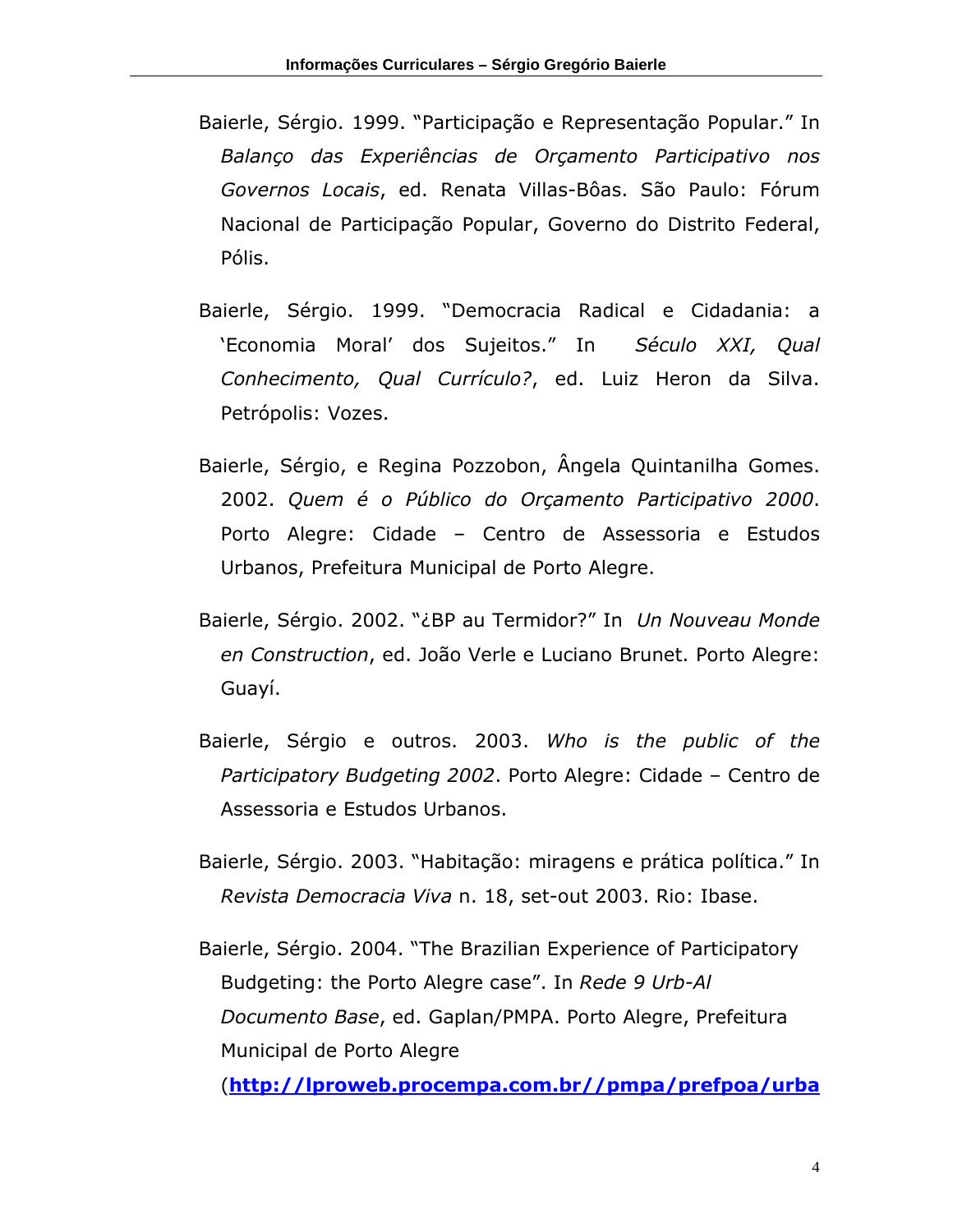#### l9/usu\_doc/DB\_in\_int.pdf ).

- Baierle, Sérgio. 2005. "Lutas em Porto Alegre:entre a revolução política e o transformismo", Relatório do Projeto Mapas, Rio, IBASE.
- Baierle, Sérgio. 2006. "L'ère des contrats : les ONG et l'insoutenable marchandisation de la solidarité", Mouvements nº 47-48, La Découverte.

### 5. Some participation as panelist:

- "Happiness is like water in a net" (on PB experiences), International Meeting of the International Budget Project, Ford Foundation sponsored, Mumbai/INDIA - November 2000.
- "Porto Alegre e Belo Horizonte: uma crítica aos estudos comparativos" (on the comparative analysis of PB done by Leonardo Avritzer), National Meeting of the Project State and Civil Society, coordinated by Professor Evelina Dagnino (UNICAMP), Ford Foundation sponsored – Rio de Janeiro/BRAZIL, March 2000.
- "O OP como eixo de um sistema participativo local e os desafios da conjuntura", I World Social Forum, Porto Alegre/BRAZIL, January 2001.
- "Participatory Budget in Termidor?" (PB Challenges), Workshop comparing experiences of descentralization in USA, Brazil,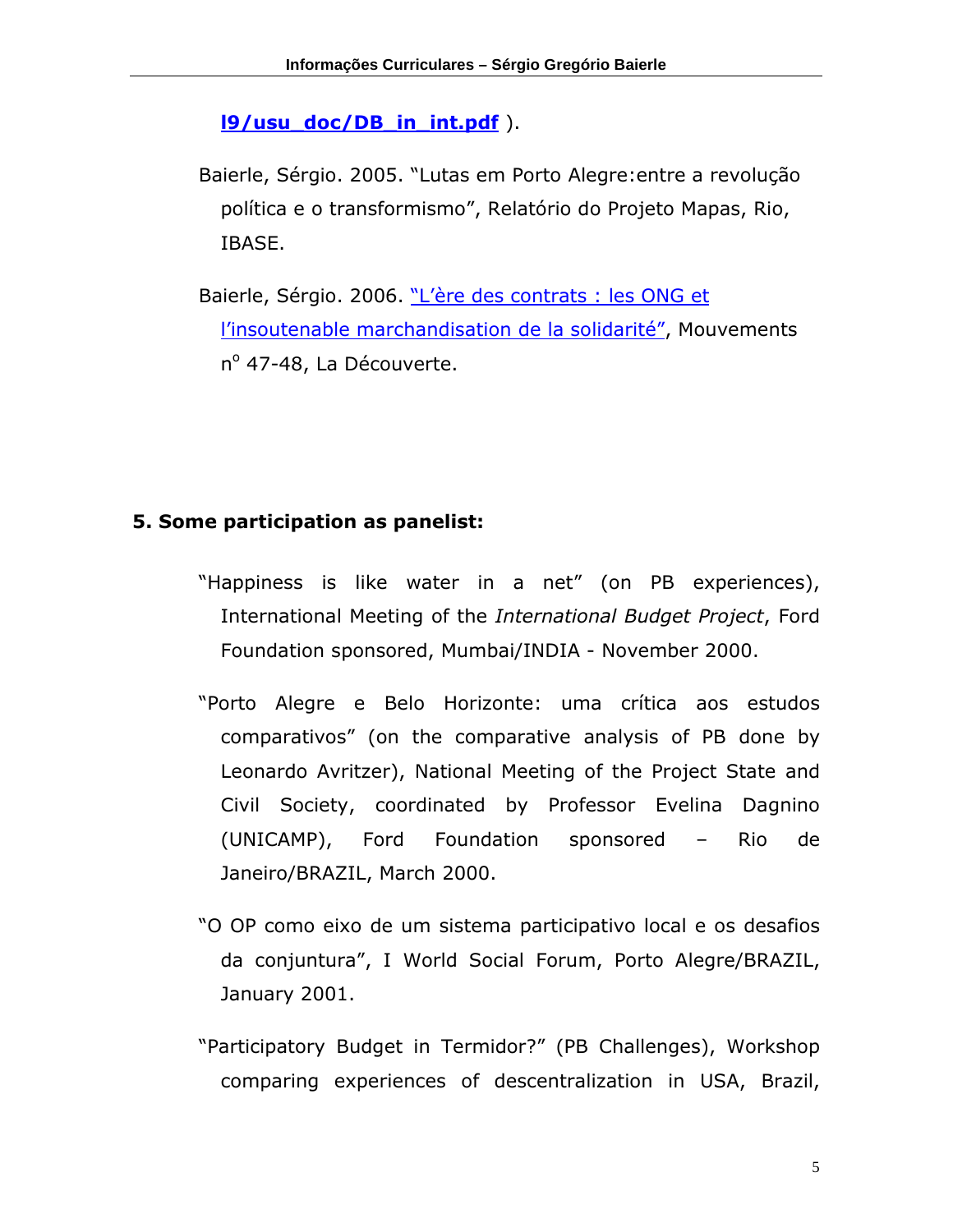South África and Índia, McArthur Foundation sponsored – Joannesburg/SOUTH AFRICA and Porto Alegre/BRAZIL, June and December 2001.

- "Curso de Formação em Orçamento Participativo" (para delegados e conselheiros do OP), Conjunto de workshops em parceria Cidade/CRC-GAPLAN (PMPA) para todas as regiões e plenárias do OP, Porto Alegre, Março-Junho 2001.
- "Transformation and empowerment through the Participatory Budget", Conferência Internacional sobre Transformative Learning, OISE – University of Toronto, Canadá, Novembro 2001.
- "The Porto Alegre experience on Participatory Budget", LOGO-Link International Workshop on Participatory Planning Aproaches for Local Governance, organizado pelo IDS da University of Sussex, Bandung, Indonésia, Janeiro 2002.
- "Alguns dados sobre os participantes do OP em Porto Alegre", II Fórum Social Mundial, Porto Alegre, Fevereiro 2002.
- "Desafios da experiência de OP em Porto Alegre", Conferência de Lançamento do Livro "Estado e Sociedade no Brasil", organizada pela Professora Evelina Dagnino (UNICAMP), com base no projeto homônimo, com apoio da Fundação Ford, Campinas, Março 2002.
- "Le Budget Participatif à Porto Alegre", Deuxième sommet des citoyens et des citoyennes sur l'avenir de Montréal, coordenado por Anne Latendresse (UQAM), Montréal, Canadá, Março 2002.

"Os Conselhos Gestores de Políticas Públicas", Seminário de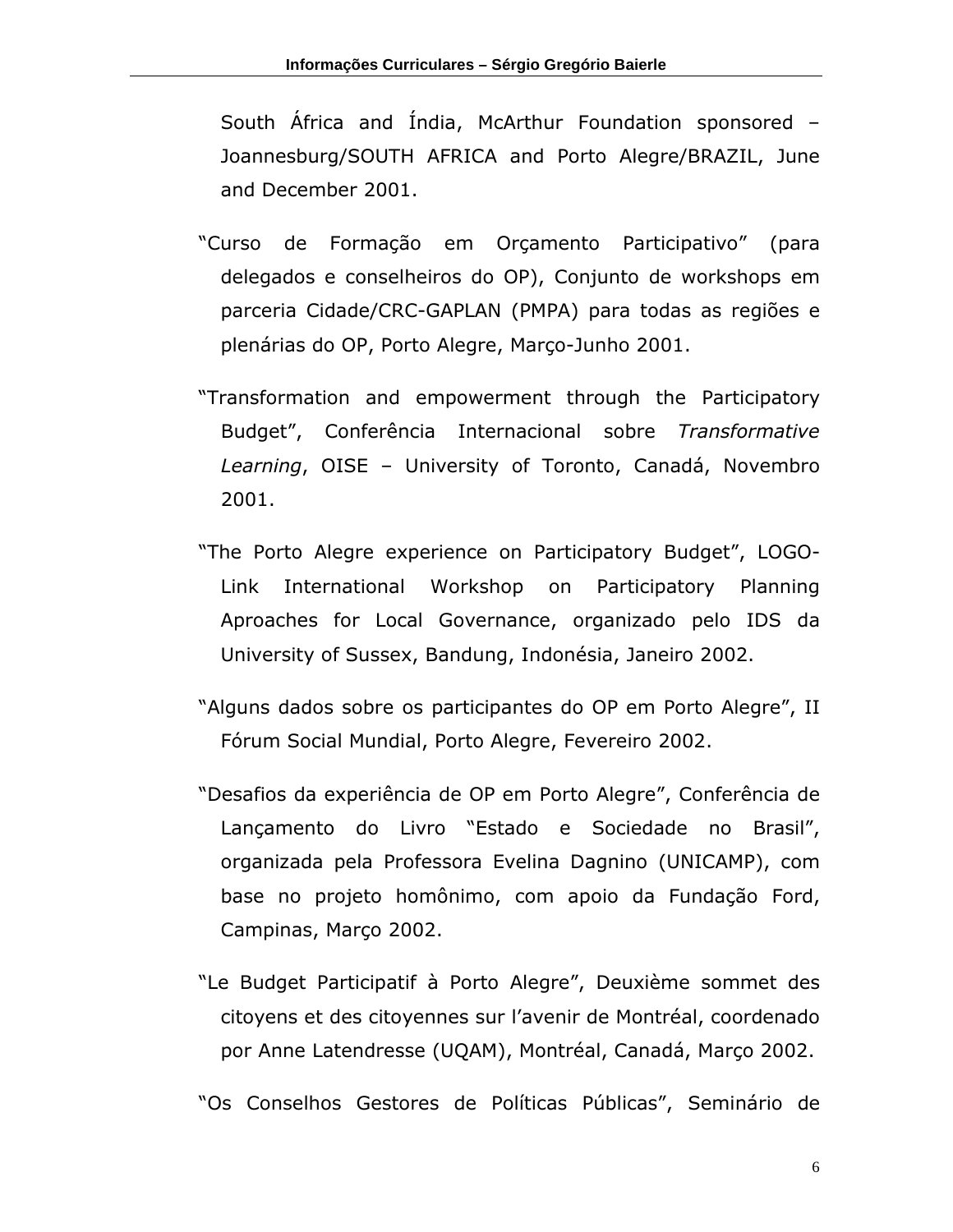Formação do Conselho Municipal de Educação de Porto Alegre, Porto Alegre, 2002.

- "Que es el Presupuesto Participativo", Seminario "Competitivida Social", organizado pelo Centro de Produtividade do Estado de Zulia - CEPROZUL, Maracaibo/VENEZUELA, October 2002.
- "Experiencias de presupuestos participativos en Brasil", Seminario "Introducción al Trabajo Presupuestario de la Sociedad Civil", organizado por ONG Fundar, Centro de Investigação e Docência Econômica y por IBP, México City/MEXICO - November 2002.
- "The experience of the NGO Cidade", Workshop organized by Ford Foundation Brazil to the Funders Network for Trade and Globalization - FNTG, World Social Forum 2003, Porto Alegre/BRAZIL, January 2003.
- "Is Participatory Budgeting Replicable?", Workshop organized by Ford Foundation Indonesia, to a group of politicians, activists and governamental staff of Solo, Bandung and Dumai - Porto Alegre/BRAZIL - March 2003.
- "Participação Popular e Conselhos Escolares", Preparatory Meetings for the IV City Congress, Porto Alegre/BRAZIL, May 2003
- "PB: history, legitimacy, challenges", Lecture on Participatory Budgeting - PIMEX/Porto Alegre City Hall, Porto Alegre/BRAZIL - May 2003.
- "The autonomy of social movments and the public spaces", appraisal presented at the Misereor Partners Meeting, CARITAS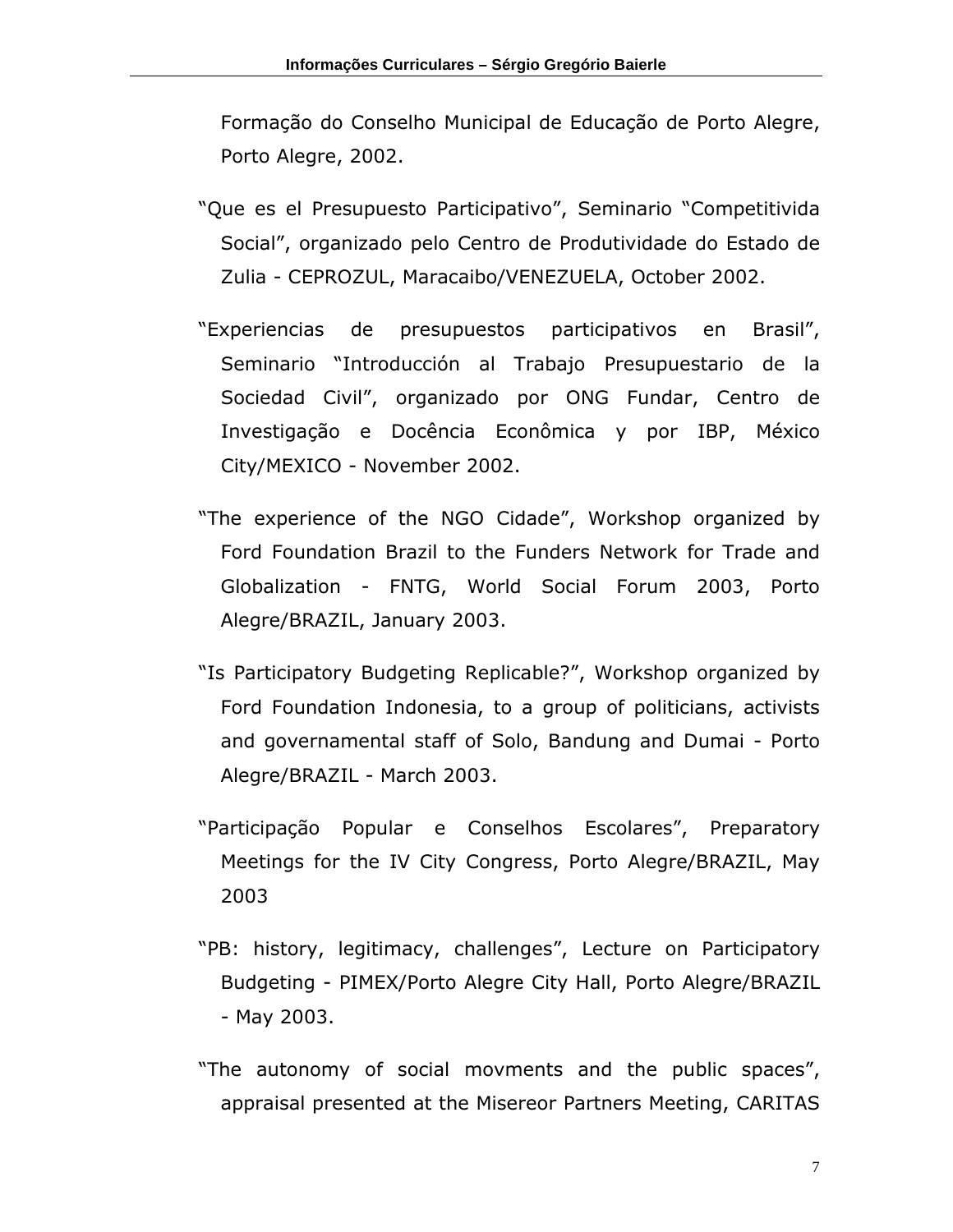- Porto Alegre/BRAZIL May 2003.
- "Mecanismos de Concertación y Control Social", I Cumbre Latinoamericana por el Desarrollo Local/Regional y la Descentralización, organizada por CEPAL, Fundação Interamericana, Deputação de Barcelona, Municipalidade de Arequipa e ONG Ceder, Arequipa/PERU - June 2003.
- "Managing Cities", Workshop do Pós-Graduação em Ciências Sociais da PUC-RS, organized by Professor Áurea Tomatis Petersen, Porto Alegre/BRAZIL - October 2003.
- "Control social sobre el presupuesto municipal en Porto Alegre", II Seminário de Sur a Norte, organizado por La Casa Encendida e GEA21. Madri/SPAIN - December 2003.
- "A experiência brasileira em Orçamento Participativo: o caso de Porto Alegre", I International Seminar Launching URB-AL-9, promoted by thePorto Alegre City Hall, European Community sponsored - Porto Alegre/BRAZIL - January 2004.
- "PB and the social monitoring of the public budget in Porto Alegre", Seminário Internacional Citizen Analysis and Monitoring of Public Budgets, organized by Cidade – Centro de Assessoria e Estudos Urbanos and the International Budget Project. Porto Alegre/BRAZIL, February 2004.
- "Conselhos Escolares e Gestão Democrática"; "Gestão Democrática de Creches Comunitárias", Capacity Building program coordinated by the Education Department of Porto Alegre, involving regions Norte, Glória e Cruzeiro em Porto Alegre/BRAZIL, April-September 2004.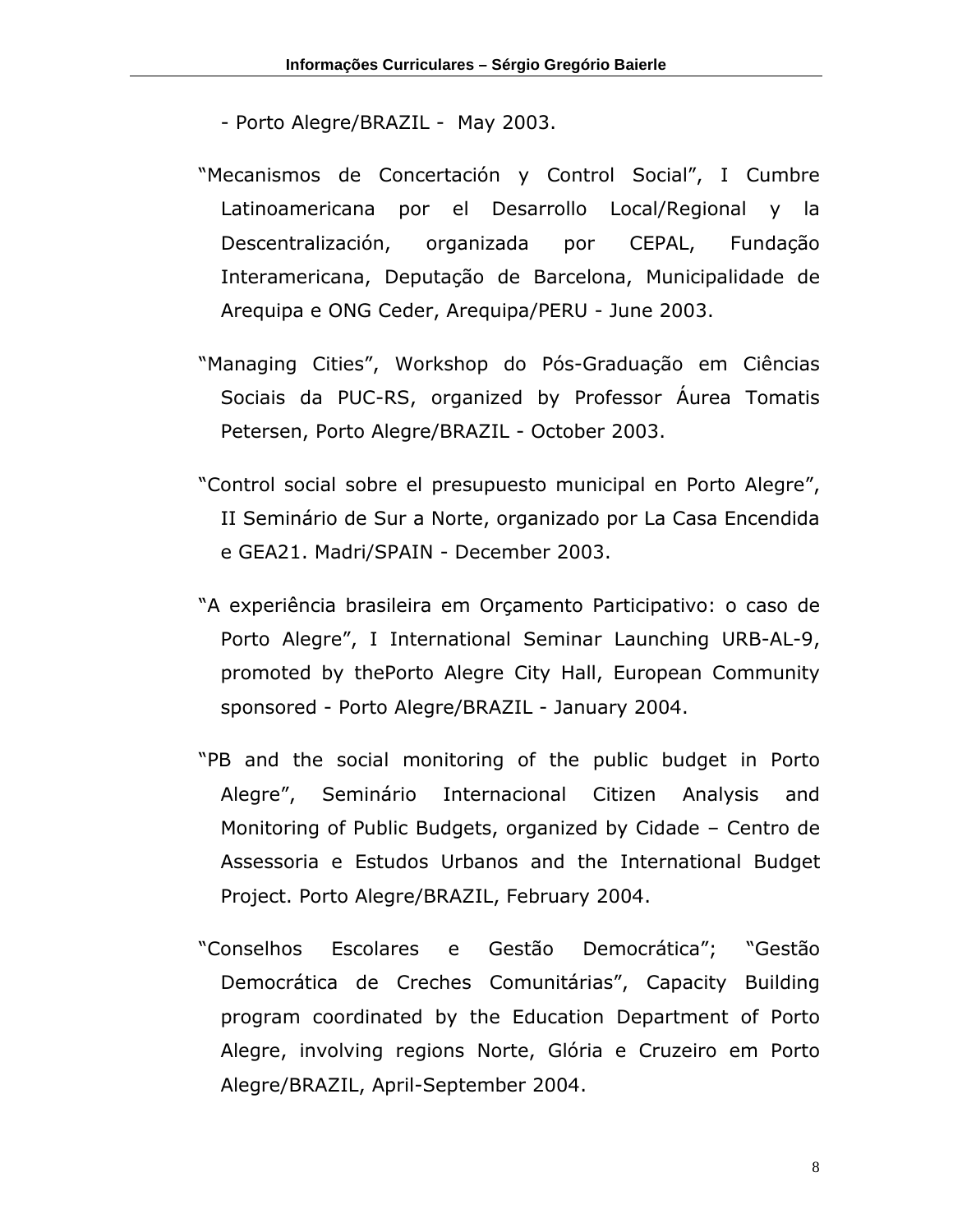- "Lessons from the PB experience in Porto Alegre", role as commentator on the group on Participatory Budgeting, International Conference on Local Development , World Bank, Washington, DC, 16-18 June 2004.
- "Governança e governabilidade no contexto do Governo Lula", Seminar The Senses of Democracy and Participation", organized by Polis, in a partnership Abong, Inter-Redes and Ibase/Projeto Mapas, São Paulo/BRAZIL, July 2004.
- "Questions de la démocratie participatif", 3<sup>ª</sup> Summit of Citizens on the Future of Montreal, "Maison du Téâtre, Montreal/CANADA - September 2004.
- "Orçamento Participativo e seus desdobramentos em Porto Alegre", Logolink international workshop on "Resources, Citizen Engagements and Democratic Local Governance" (ReCitE) - Hotel Tryp Melia, Porto Alegre/BRAZIL - December 2004.
- "Building an International Network of schools of citizenship on PB and participatory democracy", workshop - World Social Fórum – Porto Alegre/BRAZIL - January 2005.
- "Possibilities for Replicating PB", Good Governance Leaning Network Event, organized byr Logolink South África (Idasa, Fair Share and Foundation for Contemporary Research), Magaobaskloof Ruskanp/SOUTH AFRICA - February 2005.
- "PB from the Civil Society Perspective", II International Seminar of URB-AL-9 Network – European Community sponsored, Cordoba/ SPAIN, June 2005.

"The Porto Alegre experience with Participatory Budgeting",